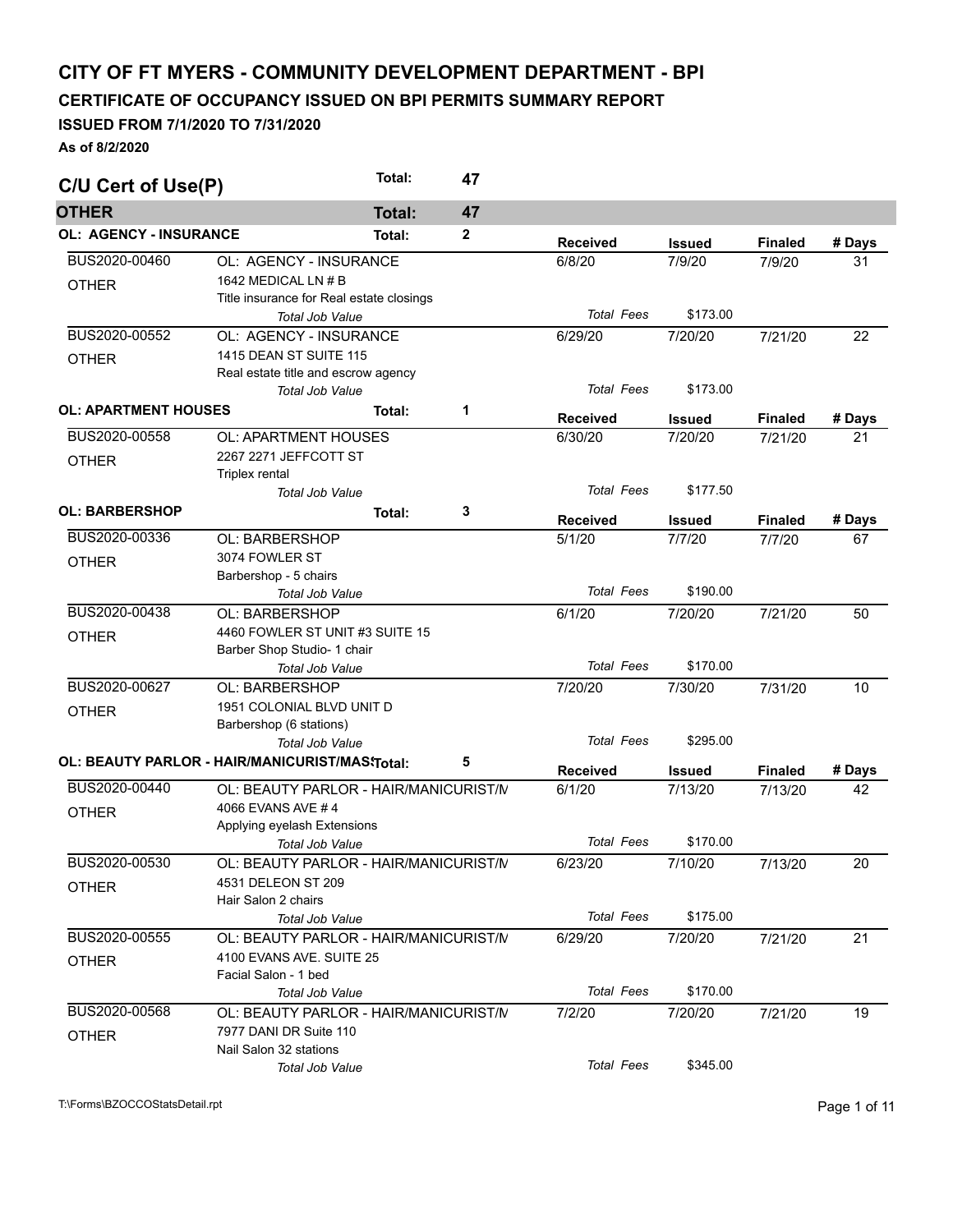| C/U Cert of Use(P)                         |                                                                                                      | Total: | 47           |                   |               |                |        |
|--------------------------------------------|------------------------------------------------------------------------------------------------------|--------|--------------|-------------------|---------------|----------------|--------|
| <b>OTHER</b>                               |                                                                                                      | Total: | 47           |                   |               |                |        |
|                                            | OL: BEAUTY PARLOR - HAIR/MANICURIST/MAS\Total:                                                       |        | 5            | <b>Received</b>   | <b>Issued</b> | <b>Finaled</b> | # Days |
| BUS2020-00600                              | OL: BEAUTY PARLOR - HAIR/MANICURIST/N                                                                |        |              | 7/13/20           | 7/30/20       | 7/31/20        | 18     |
| <b>OTHER</b>                               | 4460 FOWLER ST UNIT 3 SUITE 5                                                                        |        |              |                   |               |                |        |
|                                            | cosmetology Salon one chair                                                                          |        |              |                   |               |                |        |
|                                            | Total Job Value                                                                                      |        |              | <b>Total Fees</b> | \$170.00      |                |        |
| <b>OL: BUSINESS BROKER</b>                 |                                                                                                      | Total: | 1            | <b>Received</b>   | Issued        | <b>Finaled</b> | # Days |
| BUS2020-00559                              | <b>OL: BUSINESS BROKER</b>                                                                           |        |              | 6/30/20           | 7/15/20       | 7/15/20        | 15     |
| <b>OTHER</b>                               | 3949 EVANS AVE 403                                                                                   |        |              |                   |               |                |        |
|                                            | Office only for broker. No inventory. Sharing space with Greco Accounting                            |        |              |                   |               |                |        |
|                                            | Total Job Value                                                                                      |        |              | <b>Total Fees</b> | \$295.00      |                |        |
|                                            | OL: DETECTIVE, DETECTIVE AND PROTECTION Total:                                                       |        | 1            | <b>Received</b>   | <b>Issued</b> | <b>Finaled</b> | # Days |
| BUS2020-00525                              | OL: DETECTIVE, DETECTIVE AND PROTECT                                                                 |        |              | 6/23/20           | 7/22/20       | 7/23/20        | 30     |
| <b>OTHER</b>                               | 3049 CLEVELAND AVE, SUITE 233                                                                        |        |              |                   |               |                |        |
|                                            | Security agency (armed and unarmed)                                                                  |        |              |                   |               |                |        |
|                                            | <b>Total Job Value</b>                                                                               |        |              | <b>Total Fees</b> | \$195.00      |                |        |
|                                            | OL: FOOD TRUCKS: VENDING FOOD FROM A TRTotal:                                                        |        | 1            | <b>Received</b>   | Issued        | <b>Finaled</b> | # Days |
| BUS2020-00481                              | OL: FOOD TRUCKS: VENDING FOOD FROM /                                                                 |        |              | 6/15/20           | 7/7/20        | 7/9/20         | 24     |
| <b>OTHER</b>                               | 2201 ROCKFILL RD                                                                                     |        |              |                   |               |                |        |
|                                            | <b>Food Truck</b>                                                                                    |        |              |                   |               |                |        |
|                                            | <b>Total Job Value</b>                                                                               |        |              | <b>Total Fees</b> | \$195.00      |                |        |
| <b>OL: MERCHANT - RETAIL</b>               |                                                                                                      | Total: | $\mathbf{2}$ | <b>Received</b>   | Issued        | <b>Finaled</b> | # Days |
| BUS2020-00467                              | OL: MERCHANT - RETAIL                                                                                |        |              | 6/9/20            | 7/2/20        | 7/2/20         | 22     |
| <b>OTHER</b>                               | 4220 EXECUTIVE CIR 62                                                                                |        |              |                   |               |                |        |
|                                            | Closed door infusion pharmacy. Briova Rx Infusion Services is a National Home Infusion provider that |        |              |                   |               |                |        |
|                                            | provides sterile compounding medications treatments insurance support and home infusion nuring for   |        |              |                   |               |                |        |
|                                            | patients with both traditional acute needs and those with rare and chronic disease.                  |        |              |                   |               |                |        |
|                                            | Total Job Value                                                                                      |        |              | <b>Total Fees</b> | \$233.00      |                |        |
| BUS2020-00526                              | <b>OL: MERCHANT - RETAIL</b>                                                                         |        |              | 6/23/20           | 7/13/20       | 7/13/20        | 20     |
| <b>OTHER</b>                               | 7977 DANI DR                                                                                         |        |              |                   |               |                |        |
|                                            | Fast food restaurant<br>Total Job Value                                                              |        |              | <b>Total Fees</b> | \$210.00      |                |        |
| <b>OL: MERCHANT - WHOLESALE</b>            |                                                                                                      | Total: | 1            |                   |               |                |        |
|                                            |                                                                                                      |        |              | <b>Received</b>   | <b>Issued</b> | <b>Finaled</b> | # Days |
| BUS2020-00168                              | OL: MERCHANT - WHOLESALE                                                                             |        |              | 2/19/20           | 7/2/20        | 7/15/20        | 146    |
| <b>OTHER</b>                               | 2690 ROCKFILL RD                                                                                     |        |              |                   |               |                |        |
|                                            | Ready Mix concrete Manufacturing. Only supplies concrete                                             |        |              | <b>Total Fees</b> | \$195.00      |                |        |
|                                            | <b>Total Job Value</b>                                                                               |        |              |                   |               |                |        |
| <b>OL: PHOTOGRAPH - STUDIO</b>             |                                                                                                      | Total: | 1            | <b>Received</b>   | <b>Issued</b> | <b>Finaled</b> | # Days |
| BUS2020-00519                              | OL: PHOTOGRAPH - STUDIO                                                                              |        |              | 6/22/20           | 7/9/20        | 7/9/20         | 16     |
| <b>OTHER</b>                               | 10650 METRO PKWY - units 205-206                                                                     |        |              |                   |               |                |        |
|                                            | School Photography                                                                                   |        |              |                   |               |                |        |
|                                            | Total Job Value                                                                                      |        |              | <b>Total Fees</b> | \$335.00      |                |        |
| <b>OL: REAL ESTATE - BROKERAGE</b>         |                                                                                                      | Total: | 1            | <b>Received</b>   | Issued        | <b>Finaled</b> | # Days |
| BUS2020-00453                              | OL: REAL ESTATE - BROKERAGE                                                                          |        |              | 6/4/20            | 7/15/20       | 7/15/20        | 40     |
| <b>OTHER</b>                               | 1412 ROYAL PALM SQUARE BLVD # 104                                                                    |        |              |                   |               |                |        |
|                                            | <b>Real Estate</b>                                                                                   |        |              |                   |               |                |        |
|                                            | <b>Total Job Value</b>                                                                               |        |              | Total Fees        | \$295.00      |                |        |
| <b>OL: SERVICE ESTABLISHMENT - GENERAL</b> |                                                                                                      | Total: | 24           | <b>Received</b>   | <b>Issued</b> | <b>Finaled</b> | # Days |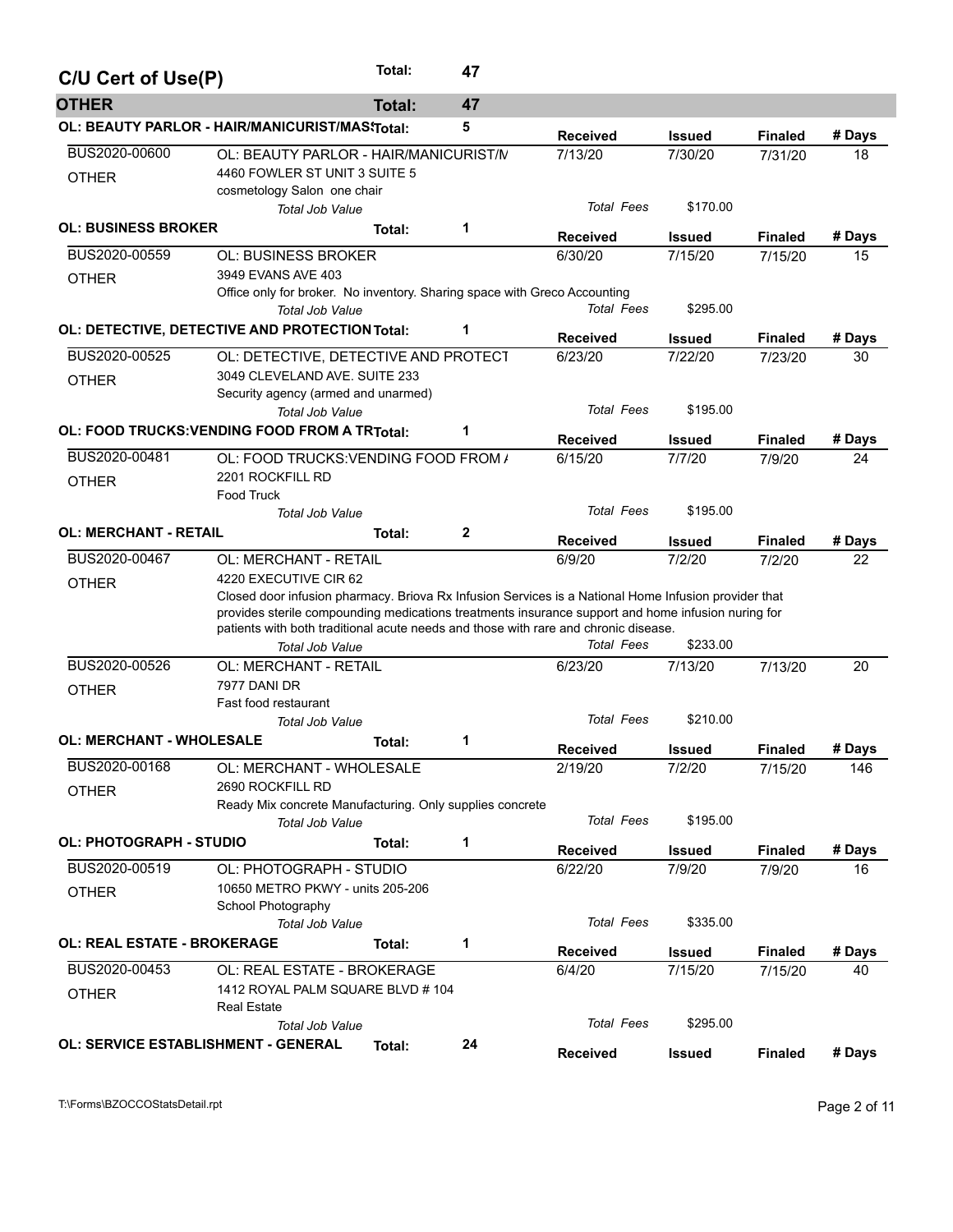| C/U Cert of Use(P)                         |                                                                                                                                                       | Total:<br>47        |                                                                                                           |               |                |        |  |  |  |
|--------------------------------------------|-------------------------------------------------------------------------------------------------------------------------------------------------------|---------------------|-----------------------------------------------------------------------------------------------------------|---------------|----------------|--------|--|--|--|
| <b>OTHER</b>                               |                                                                                                                                                       | 47<br><b>Total:</b> |                                                                                                           |               |                |        |  |  |  |
| <b>OL: SERVICE ESTABLISHMENT - GENERAL</b> |                                                                                                                                                       | 24<br>Total:        | <b>Received</b>                                                                                           | <b>Issued</b> | <b>Finaled</b> | # Days |  |  |  |
| BUS2019-00963<br><b>OTHER</b>              | OL: SERVICE ESTABLISHMENT - GENERAL<br>4497 MEADE AVE<br><b>General Dentistry Services</b>                                                            |                     | 9/18/19                                                                                                   | 7/1/20        | 7/1/20         | 287    |  |  |  |
|                                            | <b>Total Job Value</b>                                                                                                                                |                     | <b>Total Fees</b>                                                                                         | \$250.00      |                |        |  |  |  |
| BUS2020-00230                              | OL: SERVICE ESTABLISHMENT - GENERAL                                                                                                                   |                     | 3/4/20                                                                                                    | 7/9/20        | 7/9/20         | 126    |  |  |  |
| <b>OTHER</b>                               | 1342 COLONIAL BLVD C18                                                                                                                                |                     |                                                                                                           |               |                |        |  |  |  |
|                                            | A political campaign for congress. Office Only.                                                                                                       |                     |                                                                                                           |               |                |        |  |  |  |
|                                            | <b>Total Job Value</b>                                                                                                                                |                     | <b>Total Fees</b>                                                                                         | \$265.00      |                |        |  |  |  |
| BUS2020-00362                              | OL: SERVICE ESTABLISHMENT - GENERAL                                                                                                                   |                     | 5/11/20                                                                                                   | 7/1/20        | 7/1/20         | 50     |  |  |  |
| <b>OTHER</b>                               | 3750 CANAL ST SUITE 1-3                                                                                                                               |                     |                                                                                                           |               |                |        |  |  |  |
|                                            | HVAC contractor performing the following on HVAC systems and components Maintenance repairs sales<br>and replacement<br><b>Total Fees</b><br>\$330.00 |                     |                                                                                                           |               |                |        |  |  |  |
|                                            | <b>Total Job Value</b>                                                                                                                                |                     |                                                                                                           |               |                |        |  |  |  |
| BUS2020-00409                              | OL: SERVICE ESTABLISHMENT - GENERAL                                                                                                                   |                     | 5/22/20                                                                                                   | 7/17/20       | 7/17/20        | 55     |  |  |  |
| <b>OTHER</b>                               | 1850 BOY SCOUT DR 102<br>Medical Clinic treating men and womens health for signs and symptoms of aging and overall wellness.                          |                     |                                                                                                           |               |                |        |  |  |  |
|                                            | Total Job Value                                                                                                                                       |                     | <b>Total Fees</b>                                                                                         | \$240.00      |                |        |  |  |  |
| BUS2020-00414                              | OL: SERVICE ESTABLISHMENT - GENERAL                                                                                                                   |                     | 5/26/20                                                                                                   | 7/10/20       | 7/10/20        | 44     |  |  |  |
|                                            | 3131 E RIVERSIDE DR                                                                                                                                   |                     |                                                                                                           |               |                |        |  |  |  |
| <b>OTHER</b>                               |                                                                                                                                                       |                     | Roof repair and roof replacement. Home repair of gutters. No indoor or outdoor storage is permitted.      |               |                |        |  |  |  |
|                                            | Total Job Value                                                                                                                                       |                     | <b>Total Fees</b>                                                                                         | \$260.00      |                |        |  |  |  |
| BUS2020-00458                              | OL: SERVICE ESTABLISHMENT - GENERAL                                                                                                                   |                     | 6/6/20                                                                                                    | 7/10/20       | 7/13/20        | 36     |  |  |  |
|                                            | 1404 DEAN ST 101                                                                                                                                      |                     |                                                                                                           |               |                |        |  |  |  |
| <b>OTHER</b>                               | <b>Engineering Services</b>                                                                                                                           |                     |                                                                                                           |               |                |        |  |  |  |
|                                            | Total Job Value                                                                                                                                       |                     | <b>Total Fees</b>                                                                                         | \$440.00      |                |        |  |  |  |
| BUS2020-00464                              | OL: SERVICE ESTABLISHMENT - GENERAL                                                                                                                   |                     | 6/8/20                                                                                                    | 7/24/20       | 7/24/20        | 45     |  |  |  |
| <b>OTHER</b>                               | 93 MILDRED DR A                                                                                                                                       |                     |                                                                                                           |               |                |        |  |  |  |
|                                            | Painting contractor                                                                                                                                   |                     |                                                                                                           |               |                |        |  |  |  |
|                                            | Total Job Value                                                                                                                                       |                     | <b>Total Fees</b>                                                                                         | \$240.00      |                |        |  |  |  |
| BUS2020-00476                              | OL: SERVICE ESTABLISHMENT - GENERAL                                                                                                                   |                     | 6/15/20                                                                                                   | 7/1/20        | 7/1/20         | 16     |  |  |  |
| <b>OTHER</b>                               | 2915 COLONIAL BLVD # 200                                                                                                                              |                     |                                                                                                           |               |                |        |  |  |  |
|                                            |                                                                                                                                                       |                     | Medical office only- no overnight stays, no medication. Sharing space with Line Management Inc.           |               |                |        |  |  |  |
|                                            | Total Job Value                                                                                                                                       |                     | <b>Total Fees</b>                                                                                         | \$220.00      |                |        |  |  |  |
| BUS2020-00479                              | OL: SERVICE ESTABLISHMENT - GENERAL                                                                                                                   |                     | 6/15/20                                                                                                   | 7/2/20        | 7/6/20         | 21     |  |  |  |
| <b>OTHER</b>                               | 2250 BROADWAY<br>Hockey team administrative office.                                                                                                   |                     |                                                                                                           |               |                |        |  |  |  |
|                                            | Total Job Value                                                                                                                                       |                     | <b>Total Fees</b>                                                                                         | \$220.00      |                |        |  |  |  |
| BUS2020-00487                              | OL: SERVICE ESTABLISHMENT - GENERAL                                                                                                                   |                     | 6/16/20                                                                                                   | 7/30/20       | 7/31/20        | 45     |  |  |  |
|                                            | 2980 CARGO ST                                                                                                                                         |                     |                                                                                                           |               |                |        |  |  |  |
| <b>OTHER</b>                               | Installation of Underground Utilities                                                                                                                 |                     |                                                                                                           |               |                |        |  |  |  |
|                                            | <b>Total Job Value</b>                                                                                                                                |                     | <b>Total Fees</b>                                                                                         | \$190.00      |                |        |  |  |  |
| BUS2020-00495                              | OL: SERVICE ESTABLISHMENT - GENERAL                                                                                                                   |                     | 6/17/20                                                                                                   | 7/7/20        | 7/9/20         | 22     |  |  |  |
| <b>OTHER</b>                               | 2227 FOWLER ST                                                                                                                                        |                     |                                                                                                           |               |                |        |  |  |  |
|                                            | Private Investigations, form filling and notary.                                                                                                      |                     |                                                                                                           |               |                |        |  |  |  |
|                                            | Total Job Value                                                                                                                                       |                     | <b>Total Fees</b>                                                                                         | \$220.00      |                |        |  |  |  |
| BUS2020-00496                              | OL: SERVICE ESTABLISHMENT - GENERAL                                                                                                                   |                     | 6/17/20                                                                                                   | 7/7/20        | 7/9/20         | 22     |  |  |  |
| <b>OTHER</b>                               | 3716 DR MARTIN LUTHER KING JR BLVD                                                                                                                    |                     |                                                                                                           |               |                |        |  |  |  |
|                                            |                                                                                                                                                       |                     | Business office with no indoor or outdoor storage or materials, which includes all non-passenger vehicles |               |                |        |  |  |  |
|                                            | and trailers. Hours of operations are Monday-Friday 8am-5pm                                                                                           |                     |                                                                                                           |               |                |        |  |  |  |
|                                            | Total Job Value                                                                                                                                       |                     | <b>Total Fees</b>                                                                                         | \$220.00      |                |        |  |  |  |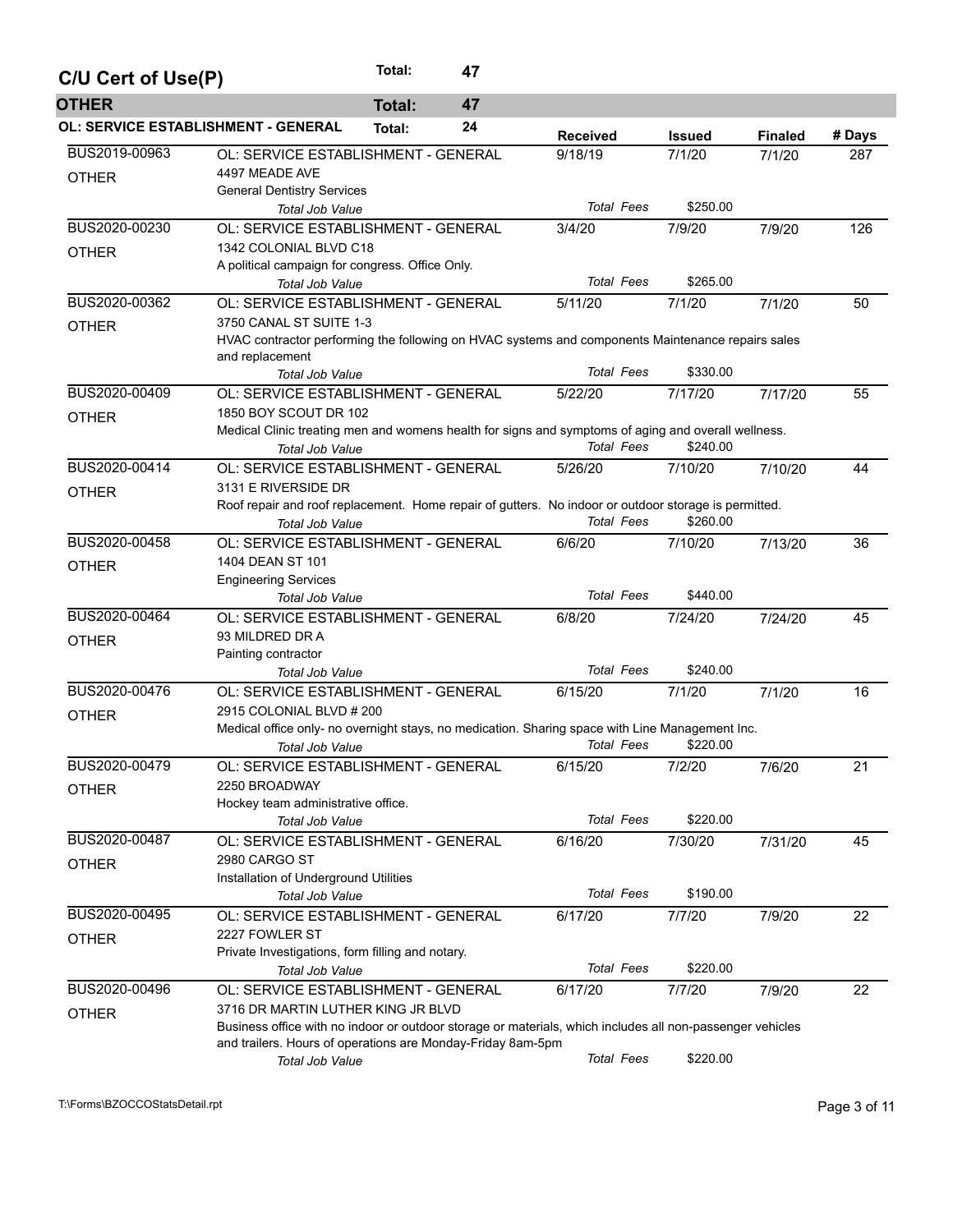| C/U Cert of Use(P)                         |                                                                                                                                                                                                          | Total:<br>47        |                              |                     |                |        |
|--------------------------------------------|----------------------------------------------------------------------------------------------------------------------------------------------------------------------------------------------------------|---------------------|------------------------------|---------------------|----------------|--------|
| <b>OTHER</b>                               |                                                                                                                                                                                                          | <b>Total:</b><br>47 |                              |                     |                |        |
| <b>OL: SERVICE ESTABLISHMENT - GENERAL</b> |                                                                                                                                                                                                          | 24<br>Total:        | <b>Received</b>              | <b>Issued</b>       | <b>Finaled</b> | # Days |
| BUS2020-00520<br><b>OTHER</b>              | OL: SERVICE ESTABLISHMENT - GENERAL<br>1687 BENCHMARK AVE. UNIT 140<br><b>Electrical Contractor Office</b>                                                                                               |                     | 6/22/20<br><b>Total Fees</b> | 7/7/20<br>\$260.00  | 7/8/20         | 15     |
| BUS2020-00527                              | <b>Total Job Value</b><br>OL: SERVICE ESTABLISHMENT - GENERAL                                                                                                                                            |                     | 6/23/20                      | 7/9/20              | 7/9/20         | 16     |
| <b>OTHER</b>                               | 2306 DR MARTIN LUTHER KING JR BLVD<br>Law Firm                                                                                                                                                           |                     | <b>Total Fees</b>            | \$220.00            |                |        |
| BUS2020-00543                              | Total Job Value                                                                                                                                                                                          |                     |                              |                     |                |        |
| <b>OTHER</b>                               | OL: SERVICE ESTABLISHMENT - GENERAL<br>3509 FOWLER ST<br>Chiropractor doctors office                                                                                                                     |                     | 6/24/20<br><b>Total Fees</b> | 7/22/20<br>\$220.00 | 7/22/20        | 28     |
| BUS2020-00562                              | <b>Total Job Value</b><br>OL: SERVICE ESTABLISHMENT - GENERAL                                                                                                                                            |                     |                              |                     |                |        |
| <b>OTHER</b>                               | 2675 WINKLER AVE, 2nd Floor<br>Business office for billing and accounting                                                                                                                                |                     | 6/30/20                      | 7/22/20             | 7/22/20        | 21     |
|                                            | <b>Total Job Value</b>                                                                                                                                                                                   |                     | <b>Total Fees</b>            | \$360.00            |                |        |
| BUS2020-00563<br><b>OTHER</b>              | OL: SERVICE ESTABLISHMENT - GENERAL<br>3842 PALM BEACH BLVD<br>Business service- Tax Prep. Sharing space with Tienda el Quetzal 3 Inc.                                                                   |                     | 7/1/20<br><b>Total Fees</b>  | 7/22/20<br>\$245.00 | 7/22/20        | 21     |
| BUS2020-00576                              | <b>Total Job Value</b><br>OL: SERVICE ESTABLISHMENT - GENERAL                                                                                                                                            |                     | 7/2/20                       | 7/10/20             | 7/13/20        | 10     |
| <b>OTHER</b>                               | 2420 CONCORDE DR #10<br>Roofing Company. No indoor or outdoor storage. No trucks or equipment kept at location<br><b>Total Job Value</b>                                                                 |                     | <b>Total Fees</b>            | \$240.00            |                |        |
| BUS2020-00581<br><b>OTHER</b>              | OL: SERVICE ESTABLISHMENT - GENERAL<br>2651 PARK WINDSOR DR unit 208<br>Yoga- working on flexibility- a power movement. No workout machines.<br><b>Total Job Value</b>                                   |                     | 7/2/20<br><b>Total Fees</b>  | 7/22/20<br>\$165.00 | 7/29/20        | 26     |
| BUS2020-00587<br><b>OTHER</b>              | OL: SERVICE ESTABLISHMENT - GENERAL<br>2240 W FIRST ST SUITE 101<br>Construction and development main office only. No outdoor storage or work vehicles will be stored on site.<br><b>Total Job Value</b> |                     | 7/8/20<br><b>Total Fees</b>  | 7/22/20<br>\$280.00 | 7/22/20        | 14     |
| BUS2020-00596<br><b>OTHER</b>              | OL: SERVICE ESTABLISHMENT - GENERAL<br>4048 EVANS AVE. SUITE 305<br>Medical Office sharing space with Winkler Rehab.                                                                                     |                     | 7/9/20                       | 7/23/20             | 7/23/20        | 13     |
|                                            | <b>Total Job Value</b>                                                                                                                                                                                   |                     | <b>Total Fees</b>            | \$190.00            |                |        |
| BUS2020-00619<br><b>OTHER</b>              | OL: SERVICE ESTABLISHMENT - GENERAL<br>2408 WINKLER AVE<br>Car Wash. Existing, taking it over as is. No alterations, 5 self service bays and 1 automatic bay.<br><b>Total Job Value</b>                  |                     | 7/17/20<br><b>Total Fees</b> | 7/30/20<br>\$240.00 | 7/31/20        | 13     |
| BUS2020-00620                              | OL: SERVICE ESTABLISHMENT - GENERAL                                                                                                                                                                      |                     | 7/17/20                      | 7/30/20             | 7/31/20        | 13     |
| <b>OTHER</b>                               | 2256 FIRST ST. #129<br>Residential and commercial disinfection & sanitation services. Office only, not storing chemicals at this<br>location.<br><b>Total Job Value</b>                                  |                     | <b>Total Fees</b>            | \$220.00            |                |        |
| BUS2020-00634                              | OL: SERVICE ESTABLISHMENT - GENERAL                                                                                                                                                                      |                     | 7/21/20                      | 7/30/20             | 7/31/20        | 10     |
| <b>OTHER</b>                               | 4110 CENTER POINTE DR # 204<br>Residential & Commercial Construction company. Office use only. No storage.<br>Total Job Value                                                                            |                     | <b>Total Fees</b>            | \$190.00            |                |        |
|                                            | <b>OL: SERVICE FROM A TRUCK AND/OR VEHICLE Total:</b>                                                                                                                                                    | 1                   | <b>Received</b>              | <b>Issued</b>       | <b>Finaled</b> | # Days |

T:\Forms\BZOCCOStatsDetail.rpt Page 4 of 11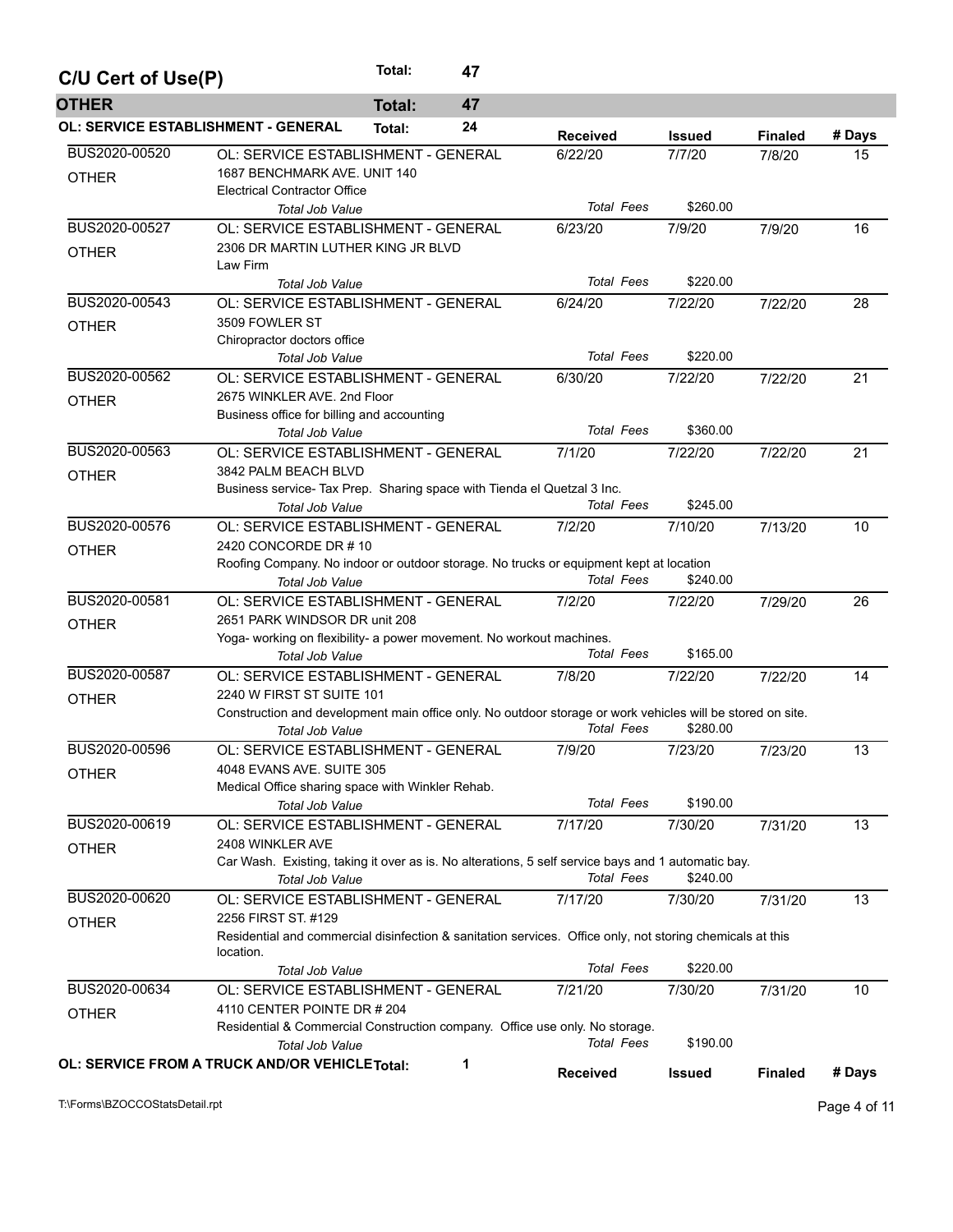| C/U Cert of Use(P)             |                                                                                                             | Total:                  | 47             |                   |               |                |              |
|--------------------------------|-------------------------------------------------------------------------------------------------------------|-------------------------|----------------|-------------------|---------------|----------------|--------------|
| <b>OTHER</b>                   |                                                                                                             | <b>Total:</b>           | 47             |                   |               |                |              |
|                                | OL: SERVICE FROM A TRUCK AND/OR VEHICLE Total:                                                              |                         | 1              | <b>Received</b>   | <b>Issued</b> | <b>Finaled</b> | # Days       |
| BUS2020-00522                  | OL: SERVICE FROM A TRUCK AND/OR VEHI                                                                        |                         |                | 6/22/20           | 7/7/20        | 7/9/20         | 16           |
| <b>OTHER</b>                   | 2256 FIRST ST. #135                                                                                         |                         |                |                   |               |                |              |
|                                | Office only for Audio/video and It installation and services. We go onsite to customer location to install. |                         |                |                   |               |                |              |
|                                | Total Job Value                                                                                             |                         |                | Total Fees        | \$170.00      |                |              |
| <b>OL: UNCLASSIFIED</b>        |                                                                                                             | Total:                  | 3              | <b>Received</b>   | <b>Issued</b> | <b>Finaled</b> | # Days       |
| BUS2019-01156                  | OL: UNCLASSIFIED                                                                                            |                         |                | 11/12/19          | 7/10/20       | 7/10/20        | 241          |
| <b>OTHER</b>                   | 3615 CENTRAL AVE #1                                                                                         |                         |                |                   |               |                |              |
|                                | Church: Worship, Evangelization, Bible teaching, wedding, Presentation of kids to God.                      |                         |                |                   |               |                |              |
|                                | Total Job Value                                                                                             |                         |                | <b>Total Fees</b> | \$145.00      |                |              |
| BUS2020-00482                  | OL: UNCLASSIFIED                                                                                            |                         |                | 6/15/20           | 7/10/20       | 7/24/20        | 39           |
| <b>OTHER</b>                   | 1860 BOY SCOUT DR 207                                                                                       |                         |                |                   |               |                |              |
|                                | Place of Worship                                                                                            |                         |                | <b>Total Fees</b> | \$165.00      |                |              |
|                                | Total Job Value                                                                                             |                         |                |                   |               |                |              |
| BUS2020-00491                  | OL: UNCLASSIFIED                                                                                            |                         |                | 6/16/20           | 7/7/20        | 7/9/20         | 23           |
| <b>OTHER</b>                   | 3597 FOWLER ST                                                                                              |                         |                |                   |               |                |              |
|                                | Girls Mentorship Program<br><b>Total Job Value</b>                                                          |                         |                | <b>Total Fees</b> | \$145.00      |                |              |
|                                |                                                                                                             | <b>Total Job Value:</b> |                | \$0.00            |               |                |              |
| $C/U$ Cert of Use $(P)$        |                                                                                                             |                         |                |                   |               |                |              |
|                                |                                                                                                             | <b>Total Fees:</b>      |                | \$10,711.50       |               |                |              |
|                                |                                                                                                             |                         |                |                   |               |                |              |
| Certificate of Occupancy(P)    |                                                                                                             | Total:                  | 67             |                   |               |                |              |
| <b>OTHER</b>                   |                                                                                                             | <b>Total:</b>           | $\overline{2}$ |                   |               |                |              |
| <b>Sheds/Utility Structure</b> |                                                                                                             | Total:                  | $\mathbf{2}$   | <b>Received</b>   | Issued        | <b>Finaled</b> | # Days       |
| BLD2018-03530                  | <b>Sheds/Utility Structure</b>                                                                              |                         |                | 10/29/18          | 2/27/20       | 7/20/20        | 630          |
| <b>OTHER</b>                   | 10900 LEGACY GATEWAY CIR - CLUBHOUSE                                                                        |                         |                |                   |               |                |              |
|                                | Construction of new mail kiosk building for Gateway project ((PRIVATE PROVIDER- INSPECTIONS                 |                         |                |                   |               |                |              |
|                                | ONLY))                                                                                                      |                         |                |                   |               |                |              |
|                                | <b>Total Job Value</b>                                                                                      |                         | \$50,000.00    | <b>Total Fees</b> | \$4,860.53    |                |              |
| BLD2019-03360                  | <b>Sheds/Utility Structure</b>                                                                              |                         |                | 10/23/19          | 2/4/20        | 7/27/20        | 277          |
| <b>OTHER</b>                   | 1248 SHADOW LN                                                                                              |                         |                |                   |               |                |              |
|                                | CONSTRUCTION OF POOL PAVILION                                                                               |                         |                |                   |               |                |              |
|                                | Total Job Value                                                                                             |                         | \$80,000.00    | <b>Total Fees</b> | \$636.51      |                |              |
| <b>BUILDING</b>                |                                                                                                             | <b>Total:</b>           | 65             |                   |               |                |              |
| <b>Apartments 3-4 Units</b>    |                                                                                                             | Total:                  | 3              | <b>Received</b>   | <b>Issued</b> | <b>Finaled</b> | # Days       |
| BLD2019-02326                  | Apartments 3-4 Units                                                                                        |                         |                | 7/19/19           | 11/26/19      | 7/27/20        | 374          |
| <b>BUILDING</b>                | 10524 CASELLA WAY Building 40                                                                               |                         |                |                   |               |                |              |
|                                | Construction of a 4 unit multi-family building                                                              |                         |                |                   |               |                |              |
|                                | Total Job Value                                                                                             |                         | \$1,314,331.00 | <b>Total Fees</b> | \$13,076.43   |                |              |
| BLD2019-02358                  | Apartments 3-4 Units                                                                                        |                         |                | 7/24/19           | 10/23/19      | 7/17/20        | 358          |
| <b>BUILDING</b>                | 12048 HAWTHORN LAKE DR                                                                                      |                         |                |                   |               |                |              |
|                                | Construction of a 4 unit multi-family building                                                              |                         |                |                   |               |                |              |
|                                | Total Job Value                                                                                             |                         | \$1,256,146.00 | <b>Total Fees</b> | \$34,044.46   |                |              |
| BLD2019-02359                  | Apartments 3-4 Units                                                                                        |                         |                | 7/24/19           | 11/21/19      | 7/27/20        | 368          |
| <b>BUILDING</b>                | 12051 HAWTHORN LAKE DR                                                                                      |                         |                |                   |               |                |              |
|                                | Construction of a 4 unit multi-family building                                                              |                         |                |                   |               |                |              |
|                                | Total Job Value                                                                                             |                         | \$1,256,146.00 | <b>Total Fees</b> | \$33,954.46   |                |              |
| <b>Apartments 5+ Units</b>     |                                                                                                             | Total:                  | $\mathbf{2}$   | <b>Received</b>   | <b>Issued</b> | <b>Finaled</b> | # Days       |
| T:\Forms\BZOCCOStatsDetail.rpt |                                                                                                             |                         |                |                   |               |                | Page 5 of 11 |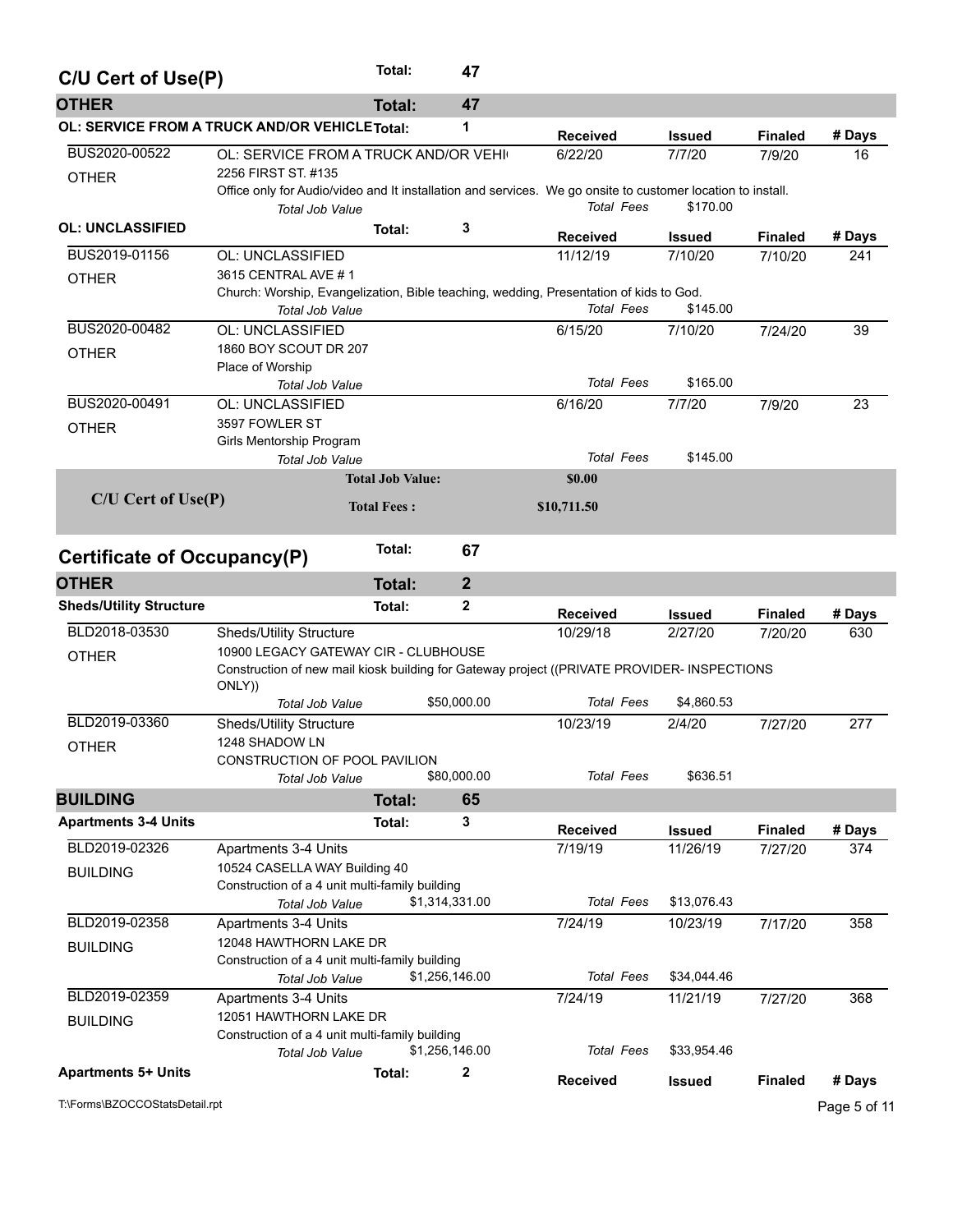| Certificate of Occupancy(P) |                                                                                                                         | Total:        | 67             |                   |                           |                |        |
|-----------------------------|-------------------------------------------------------------------------------------------------------------------------|---------------|----------------|-------------------|---------------------------|----------------|--------|
| <b>BUILDING</b>             |                                                                                                                         | <b>Total:</b> | 65             |                   |                           |                |        |
| <b>Apartments 5+ Units</b>  |                                                                                                                         | Total:        | 2              | <b>Received</b>   | <b>Issued</b>             | <b>Finaled</b> | # Days |
| BLD2018-01818               | Apartments 5+ Units                                                                                                     |               |                | 6/1/18            | 1/11/19                   | 7/29/20        | 789    |
| <b>BUILDING</b>             | 4727 MIRAGE BAY CIR - BLDG 1                                                                                            |               |                |                   |                           |                |        |
|                             | Rental apartment community with accesory buildings ((PDOX)) **Building 1** "Threshold Building"                         |               |                |                   |                           |                |        |
|                             | Total Job Value                                                                                                         |               | \$7,294,876.00 | <b>Total Fees</b> | \$800,281.54              |                |        |
| BLD2018-03213               | Apartments 5+ Units                                                                                                     |               |                | 9/24/18           | 6/4/19                    | 7/21/20        | 665    |
| <b>BUILDING</b>             | 10989 LEGACY GATEWAY CIR - BLDG 7                                                                                       |               |                |                   |                           |                |        |
|                             | construction of new multi-family unit apartment building "Threshold Building"<br>((PRIVATE PROVIDER- INSPECTIONS ONLY)) |               |                |                   |                           |                |        |
|                             | Total Job Value                                                                                                         |               | \$7,617,296.00 | <b>Total Fees</b> | \$530,328.96              |                |        |
| <b>Commercial Building</b>  |                                                                                                                         | Total:        | 3              | <b>Received</b>   |                           | <b>Finaled</b> | # Days |
| BLD2019-02280               | <b>Commercial Building</b>                                                                                              |               |                | 7/15/19           | <b>Issued</b><br>11/21/19 | 7/15/20        | 365    |
|                             | 11788 GRAND BELVEDERE WAY                                                                                               |               |                |                   |                           |                |        |
| <b>BUILDING</b>             | Construction of 6-plex building                                                                                         |               |                |                   |                           |                |        |
|                             | Total Job Value                                                                                                         |               | \$1,489,855.00 | <b>Total Fees</b> | \$50,172.85               |                |        |
| BLD2019-02591               | <b>Commercial Building</b>                                                                                              |               |                | 8/15/19           | 12/31/19                  | 7/1/20         | 321    |
| <b>BUILDING</b>             | 7977 DANI DR Suite 110                                                                                                  |               |                |                   |                           |                |        |
|                             | Interior space fit in work for a 2500 sf nail saloon. It is a first time build out.                                     |               |                |                   |                           |                |        |
|                             | <b>Total Job Value</b>                                                                                                  |               | \$145,000.00   | <b>Total Fees</b> | \$1,817.31                |                |        |
| BLD2019-03717               | <b>Commercial Building</b>                                                                                              |               |                | 11/27/19          | 5/19/20                   | 7/16/20        | 232    |
| <b>BUILDING</b>             | 9373 LAREDO AVE 140                                                                                                     |               |                |                   |                           |                |        |
|                             | Interior tenant buildout in existing warehouse building.<br>Total Job Value                                             |               | \$150,000.00   | <b>Total Fees</b> | \$19,924.78               |                |        |
| <b>Duplex</b>               |                                                                                                                         | Total:        | 2              |                   |                           |                |        |
|                             |                                                                                                                         |               |                | <b>Received</b>   | <b>Issued</b>             | <b>Finaled</b> | # Days |
| BLD2019-00174               | Duplex                                                                                                                  |               |                | 1/16/19           | 5/6/19                    | 7/13/20        | 543    |
| <b>BUILDING</b>             | 10903 LEGACY GATEWAY CIR - BLDG G1<br>construction of new carriage home ((PDOX)) ((PRIVATE PROVIDER- INSPECTIONS ONLY)) |               |                |                   |                           |                |        |
|                             | Total Job Value                                                                                                         |               | \$450,000.00   | <b>Total Fees</b> | \$22,780.62               |                |        |
| BLD2019-00175               | <b>Duplex</b>                                                                                                           |               |                | 1/16/19           | 5/6/19                    | 7/13/20        | 543    |
| <b>BUILDING</b>             | 10997 LEGACY GATEWAY CIR - BLDG G2                                                                                      |               |                |                   |                           |                |        |
|                             | construction of a new carriage home ((PDOX))                                                                            |               |                |                   |                           | ((PRIVATE      |        |
|                             | PROVIDER- INSPECTIONS ONLY))                                                                                            |               |                |                   |                           |                |        |
|                             | <b>Total Job Value</b>                                                                                                  |               | \$450,000.00   | <b>Total Fees</b> | \$22.780.62               |                |        |
| <b>Single Family</b>        |                                                                                                                         | Total:        | 53             | <b>Received</b>   | <b>Issued</b>             | <b>Finaled</b> | # Days |
| BLD2015-00923               | Single Family                                                                                                           |               |                | 3/23/15           | 5/4/15                    | 7/1/20         | 1,926  |
| <b>BUILDING</b>             | 4061 MADISON AVE                                                                                                        |               |                |                   |                           |                |        |
|                             | new home construction                                                                                                   |               |                |                   |                           |                |        |
|                             | <b>Total Job Value</b>                                                                                                  |               | \$50,129.00    | <b>Total Fees</b> | \$3,659.23                |                |        |
| BLD2019-01528               | Single Family                                                                                                           |               |                | 5/10/19           | 1/31/20                   | 7/10/20        | 427    |
| <b>BUILDING</b>             | 11513 FOXBRIAR LN                                                                                                       |               |                |                   |                           |                |        |
|                             | New construction Lot # 619 (455-right). SHUTTERS<br>Total Job Value                                                     |               | \$496,330.00   | <b>Total Fees</b> | \$13,366.74               |                |        |
| BLD2019-02353               | Single Family                                                                                                           |               |                | 7/24/19           | 11/12/19                  | 7/2/20         | 343    |
|                             | 125 LUCILLE AVE                                                                                                         |               |                |                   |                           |                |        |
| <b>BUILDING</b>             | New Single Family Residence SHUTTERS                                                                                    |               |                |                   |                           |                |        |
|                             | Total Job Value                                                                                                         |               | \$333,091.00   | <b>Total Fees</b> | \$4,727.83                |                |        |
| BLD2019-02819               | Single Family                                                                                                           |               |                | 9/4/19            | 12/12/19                  | 7/29/20        | 328    |
| <b>BUILDING</b>             | 11845 ARBOR TRACE DR                                                                                                    |               |                |                   |                           |                |        |
|                             | Construction of a single family residence                                                                               |               |                |                   |                           |                |        |
|                             | Total Job Value                                                                                                         |               | \$354,505.00   | <b>Total Fees</b> | \$10,479.60               |                |        |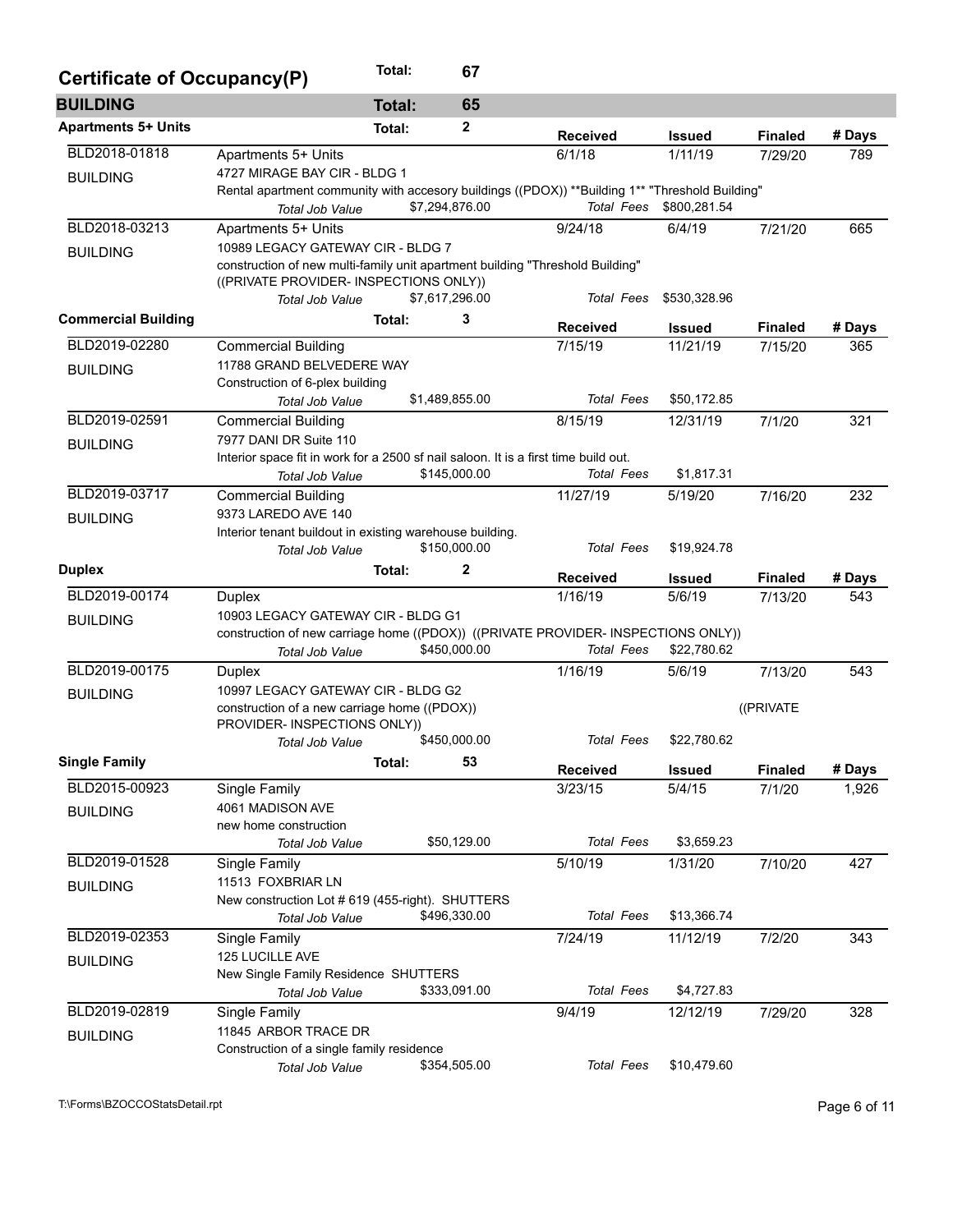| Certificate of Occupancy(P) |                                                                                                        | Total:        | 67                   |                   |               |                |        |  |  |
|-----------------------------|--------------------------------------------------------------------------------------------------------|---------------|----------------------|-------------------|---------------|----------------|--------|--|--|
| <b>BUILDING</b>             |                                                                                                        | <b>Total:</b> | 65                   |                   |               |                |        |  |  |
| <b>Single Family</b>        |                                                                                                        | Total:        | 53                   | <b>Received</b>   | <b>Issued</b> | <b>Finaled</b> | # Days |  |  |
| BLD2019-02888               | Single Family                                                                                          |               |                      | 9/11/19           | 12/12/19      | 7/29/20        | 321    |  |  |
| <b>BUILDING</b>             | 11848 ARBOR TRACE DR                                                                                   |               |                      |                   |               |                |        |  |  |
|                             | Construction of a single family residence. LOT K008 SHUTTERS                                           |               |                      |                   |               |                |        |  |  |
|                             | Total Job Value                                                                                        |               | \$318,740.00         | <b>Total Fees</b> | \$10,242.79   |                |        |  |  |
| BLD2019-03003               | Single Family                                                                                          |               |                      | 9/24/19           | 10/15/19      | 7/22/20        | 302    |  |  |
| <b>BUILDING</b>             | 11435 TIVERTON TRCE                                                                                    |               |                      |                   |               |                |        |  |  |
|                             | Construction of a New Single Family Home. LOT 1265                                                     |               |                      |                   |               |                |        |  |  |
|                             | Total Job Value                                                                                        |               | \$358,749.00         | <b>Total Fees</b> | \$10,056.01   |                |        |  |  |
| BLD2019-03139               | Single Family                                                                                          |               |                      | 10/7/19           | 10/24/19      | 7/9/20         | 276    |  |  |
| <b>BUILDING</b>             | 3102 BIRCHIN LN                                                                                        |               |                      |                   |               |                |        |  |  |
|                             | new construction of a single family home with NON impact windows and doors                             |               |                      |                   |               |                |        |  |  |
|                             | Total Job Value                                                                                        |               | \$331,955.00         | <b>Total Fees</b> | \$14,907.13   |                |        |  |  |
| BLD2019-03178               | Single Family                                                                                          |               |                      | 10/9/19           | 1/6/20        | 7/9/20         | 274    |  |  |
| <b>BUILDING</b>             | 10305 LIVORNO DR                                                                                       |               |                      |                   |               |                |        |  |  |
|                             | Construction of a Single Family residence Lot N002                                                     |               |                      |                   |               |                |        |  |  |
|                             | <b>Total Job Value</b>                                                                                 |               | \$354,506.00         | Total Fees        | \$2,115.29    |                |        |  |  |
| BLD2019-03181               | Single Family                                                                                          |               |                      | 10/9/19           | 10/31/19      | 7/27/20        | 292    |  |  |
| <b>BUILDING</b>             | 3098 BIRCHIN LN                                                                                        |               |                      |                   |               |                |        |  |  |
|                             | New construction of a single family home with NON impact windows and doors.                            |               |                      |                   |               |                |        |  |  |
|                             | <b>Total Job Value</b>                                                                                 |               | \$298,978.00         | <b>Total Fees</b> | \$14,772.17   |                |        |  |  |
| BLD2019-03210               | Single Family                                                                                          |               |                      | 10/11/19          | 12/12/19      | 7/22/20        | 285    |  |  |
| <b>BUILDING</b>             | 11836 ARBOR TRACE DR                                                                                   |               |                      |                   |               |                |        |  |  |
|                             | Construction of a single family residence.                                                             |               |                      | <b>Total Fees</b> |               |                |        |  |  |
|                             | Total Job Value                                                                                        |               | \$318,740.00         |                   | \$9,664.08    |                |        |  |  |
| BLD2019-03215               | Single Family                                                                                          |               |                      | 10/11/19          | 1/29/20       | 7/29/20        | 292    |  |  |
| <b>BUILDING</b>             | 11891 ARBOR TRACE DR                                                                                   |               |                      |                   |               |                |        |  |  |
|                             | Construction of a single family residence.                                                             |               | \$318,740.00         | <b>Total Fees</b> | \$9,714.08    |                |        |  |  |
| BLD2019-03287               | Total Job Value                                                                                        |               |                      |                   |               |                |        |  |  |
|                             | Single Family                                                                                          |               |                      | 10/16/19          | 10/31/19      | 7/7/20         | 265    |  |  |
| <b>BUILDING</b>             | 3909 SPOTTED EAGLE WAY<br>Construction of a New Single Family Home. LOT# 175 SHUTTERS                  |               |                      |                   |               |                |        |  |  |
|                             | Total Job Value                                                                                        |               | \$453,559.00         | <b>Total Fees</b> | \$8,569.09    |                |        |  |  |
|                             |                                                                                                        |               |                      |                   |               |                |        |  |  |
| BLD2019-03401               | Single Family                                                                                          |               |                      | 10/29/19          | 1/6/20        | 7/29/20        | 273    |  |  |
| <b>BUILDING</b>             | 10309 LIVORNO DR                                                                                       |               |                      |                   |               |                |        |  |  |
|                             | Construction of a Single Family Residence.<br>Total Job Value                                          |               | \$312,557.00         | <b>Total Fees</b> | \$1,797.03    |                |        |  |  |
| BLD2019-03484               |                                                                                                        |               |                      |                   | 11/14/19      |                | 252    |  |  |
|                             | Single Family                                                                                          |               |                      | 11/5/19           |               | 7/14/20        |        |  |  |
| <b>BUILDING</b>             | 2610 LARMIE ST                                                                                         |               |                      |                   |               |                |        |  |  |
|                             | new single family home<br>Total Job Value                                                              |               | \$233,751.00         | <b>Total Fees</b> | \$4,107.75    |                |        |  |  |
| BLD2019-03556               |                                                                                                        |               |                      | 11/12/19          |               |                | 245    |  |  |
|                             | Single Family<br>4386 BLUEGRASS DR                                                                     |               |                      |                   | 12/12/19      | 7/15/20        |        |  |  |
| <b>BUILDING</b>             | Construction of a single family residence.                                                             |               |                      |                   |               |                |        |  |  |
|                             | Total Job Value                                                                                        |               | \$318,740.00         | <b>Total Fees</b> | \$10,259.18   |                |        |  |  |
| BLD2019-03586               | Single Family                                                                                          |               |                      | 11/14/19          | 1/31/20       |                | 249    |  |  |
|                             | 11558 RIVERSTONE LN                                                                                    |               |                      |                   |               | 7/21/20        |        |  |  |
| <b>BUILDING</b>             | New Construction Lot #587                                                                              |               | (454-RIGHT) SHUTTERS |                   |               |                |        |  |  |
|                             | Total Job Value                                                                                        |               | \$448,103.00         | <b>Total Fees</b> | \$12,588.01   |                |        |  |  |
| BLD2019-03617               |                                                                                                        |               |                      | 11/18/19          | 1/6/20        |                | 245    |  |  |
|                             | Single Family<br>1332 CALOOSA VISTA RD                                                                 |               |                      |                   |               | 7/20/20        |        |  |  |
| <b>BUILDING</b>             | New addition to existing residence consisting of a new master bedroom, living dining kitchen, bathroom |               |                      |                   |               |                |        |  |  |

T:\Forms\BZOCCOStatsDetail.rpt Page 7 of 11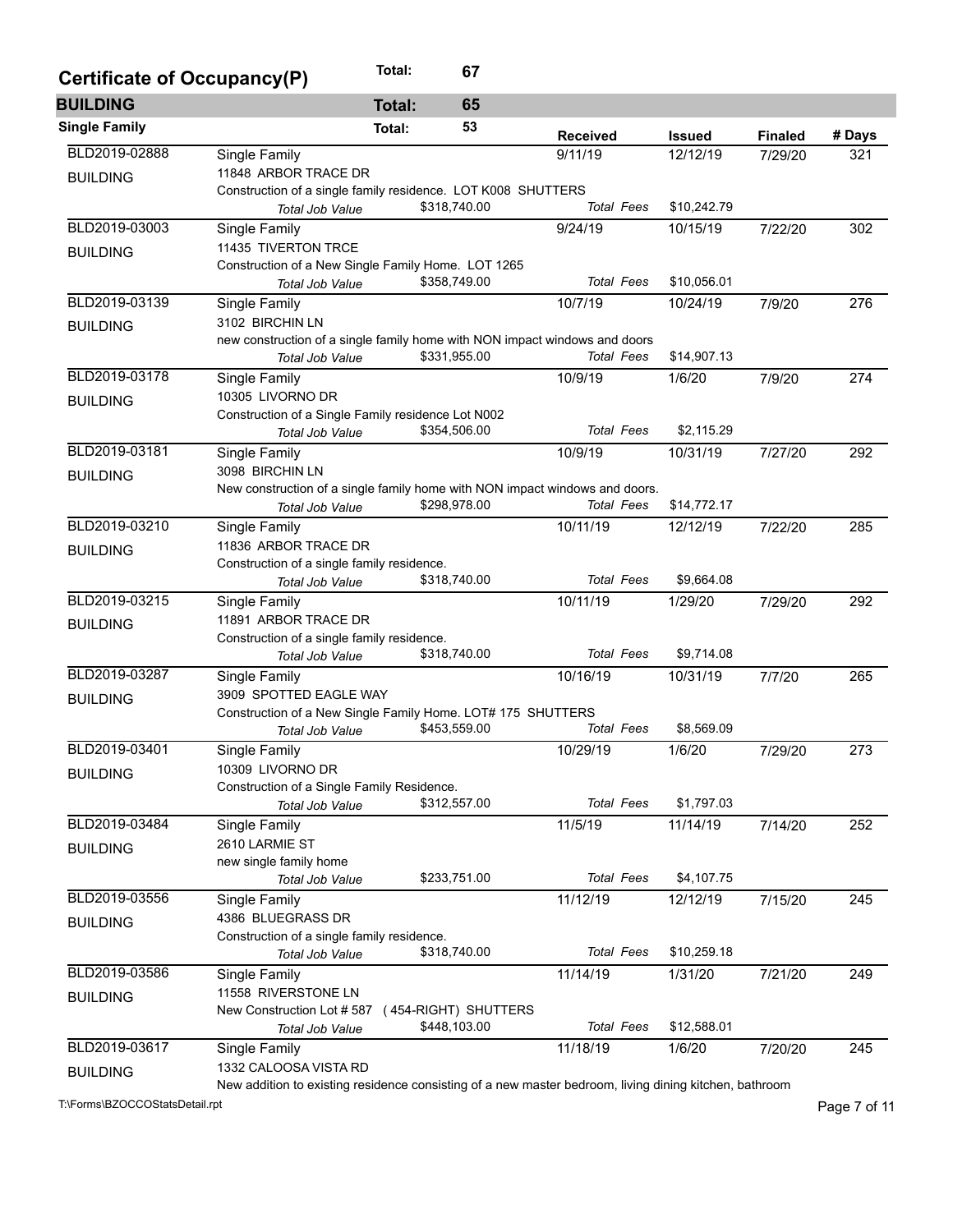| Certificate of Occupancy(P) |                                                                                                        | Total:        | 67           |                   |               |                |        |
|-----------------------------|--------------------------------------------------------------------------------------------------------|---------------|--------------|-------------------|---------------|----------------|--------|
| <b>BUILDING</b>             |                                                                                                        | <b>Total:</b> | 65           |                   |               |                |        |
| <b>Single Family</b>        |                                                                                                        | Total:        | 53           | <b>Received</b>   | <b>Issued</b> | <b>Finaled</b> | # Days |
| BLD2019-03617               | Single Family                                                                                          |               |              | 11/18/19          | 1/6/20        | 7/20/20        | 245    |
| <b>BUILDING</b>             | 1332 CALOOSA VISTA RD                                                                                  |               |              |                   |               |                |        |
|                             | New addition to existing residence consisting of a new master bedroom, living dining kitchen, bathroom |               |              |                   |               |                |        |
|                             | Total Job Value                                                                                        |               | \$160,000.00 | <b>Total Fees</b> | \$884.76      |                |        |
| BLD2019-03659               | Single Family                                                                                          |               |              | 11/19/19          | 12/2/19       | 7/1/20         | 224    |
| <b>BUILDING</b>             | 11884 BOXELDER WAY                                                                                     |               |              |                   |               |                |        |
|                             | Construction of a Single Residence. LOT 0009 SHUTTERS                                                  |               |              |                   |               |                |        |
|                             | <b>Total Job Value</b>                                                                                 |               | \$515,876.00 | <b>Total Fees</b> | \$10,926.89   |                |        |
| BLD2019-03664               | Single Family                                                                                          |               |              | 11/20/19          | 2/7/20        | 7/8/20         | 231    |
| <b>BUILDING</b>             | 11702 KATI FALLS LN                                                                                    |               |              |                   |               |                |        |
|                             | New Construction Lot #443 (505-right). SHUTTERS                                                        |               |              |                   |               |                |        |
|                             | Total Job Value                                                                                        |               | \$448,467.00 | <b>Total Fees</b> | \$12,540.65   |                |        |
| BLD2019-03812               | Single Family                                                                                          |               |              | 12/10/19          | 2/12/20       | 7/21/20        | 223    |
| <b>BUILDING</b>             | 10036 CHESAPEAKE BAY DR                                                                                |               |              |                   |               |                |        |
|                             | New construction Lot # 508 (507 left) SHUTTERS                                                         |               |              |                   |               |                |        |
|                             | <b>Total Job Value</b>                                                                                 |               | \$608,989.00 | <b>Total Fees</b> | \$13,247.79   |                |        |
| BLD2019-03885               | <b>Single Family</b>                                                                                   |               |              | 12/17/19          | 1/3/20        | 7/28/20        | 223    |
| <b>BUILDING</b>             | 10326 FONTANELLA DR                                                                                    |               |              |                   |               |                |        |
|                             | Construction of a single family residence SHUTTERS                                                     |               |              |                   |               |                |        |
|                             | <b>Total Job Value</b>                                                                                 |               | \$312,557.00 | <b>Total Fees</b> | \$2,193.78    |                |        |
| BLD2019-03886               | Single Family                                                                                          |               |              | 12/17/19          | 1/3/20        | 7/28/20        | 223    |
| <b>BUILDING</b>             | 10494 PRATO DR                                                                                         |               |              |                   |               |                |        |
|                             | Construction of a single family residence with pool & screen enclosure                                 |               |              |                   |               |                |        |
|                             | Total Job Value                                                                                        |               | \$326,742.00 | <b>Total Fees</b> | \$2,387.35    |                |        |
| BLD2019-03887               | Single Family                                                                                          |               |              | 12/17/19          | 1/3/20        | 7/27/20        | 222    |
| <b>BUILDING</b>             | 10330 FONTANELLA DR                                                                                    |               |              |                   |               |                |        |
|                             | Construction of a single family residence SHUTTERS                                                     |               |              |                   |               |                |        |
|                             | Total Job Value                                                                                        |               | \$318,740.00 | <b>Total Fees</b> | \$2,216.94    |                |        |
| BLD2019-03888               | Single Family                                                                                          |               |              | 12/17/19          | 1/22/20       | 7/24/20        | 219    |
| <b>BUILDING</b>             | 10510 PRATO DR                                                                                         |               |              |                   |               |                |        |
|                             | Construction of a single family residence SHUTTERS                                                     |               |              |                   |               |                |        |
|                             | Total Job Value                                                                                        |               | \$326,742.00 | <b>Total Fees</b> | \$2,237.35    |                |        |
| BLD2019-03889               | Single Family                                                                                          |               |              | 12/17/19          | 1/3/20        | 7/27/20        | 222    |
| <b>BUILDING</b>             | 10506 PRATO DR                                                                                         |               |              |                   |               |                |        |
|                             | Construction of a single family residence                                                              |               |              |                   |               |                |        |
|                             | Total Job Value                                                                                        |               | \$326,742.00 | <b>Total Fees</b> | \$2,537.35    |                |        |
| BLD2019-03890               | Single Family                                                                                          |               |              | 12/17/19          | 1/6/20        | 7/7/20         | 202    |
| <b>BUILDING</b>             | 10322 FONTANELLA DR                                                                                    |               |              |                   |               |                |        |
|                             | Construction of a single family residence IMPACT GLASS                                                 |               |              |                   |               |                |        |
|                             | Total Job Value                                                                                        |               | \$340,563.00 | <b>Total Fees</b> | \$2,341.22    |                |        |
| BLD2019-03891               | Single Family                                                                                          |               |              | 12/17/19          | 1/3/20        | 7/24/20        | 219    |
| <b>BUILDING</b>             | 10502 PRATO DR                                                                                         |               |              |                   |               |                |        |
|                             | Construction of a single family residence                                                              |               |              |                   |               |                |        |
|                             | Total Job Value                                                                                        |               | \$322,135.00 | <b>Total Fees</b> | \$2,470.95    |                |        |
| BLD2019-03892               | Single Family                                                                                          |               |              | 12/17/19          | 1/3/20        | 7/24/20        | 219    |
| <b>BUILDING</b>             | 10498 PRATO DR                                                                                         |               |              |                   |               |                |        |
|                             | Construction of a single family residence                                                              |               |              |                   |               |                |        |
|                             | Total Job Value                                                                                        |               | \$326,742.00 | <b>Total Fees</b> | \$2,287.35    |                |        |
| BLD2019-03893               | Single Family                                                                                          |               |              | 12/17/19          | 1/22/20       | 7/24/20        | 219    |
| <b>BUILDING</b>             | 10518 PRATO DR                                                                                         |               |              |                   |               |                |        |
|                             | Construction of a single family residence SHUTTERS                                                     |               |              |                   |               |                |        |

T:\Forms\BZOCCOStatsDetail.rpt Page 8 of 11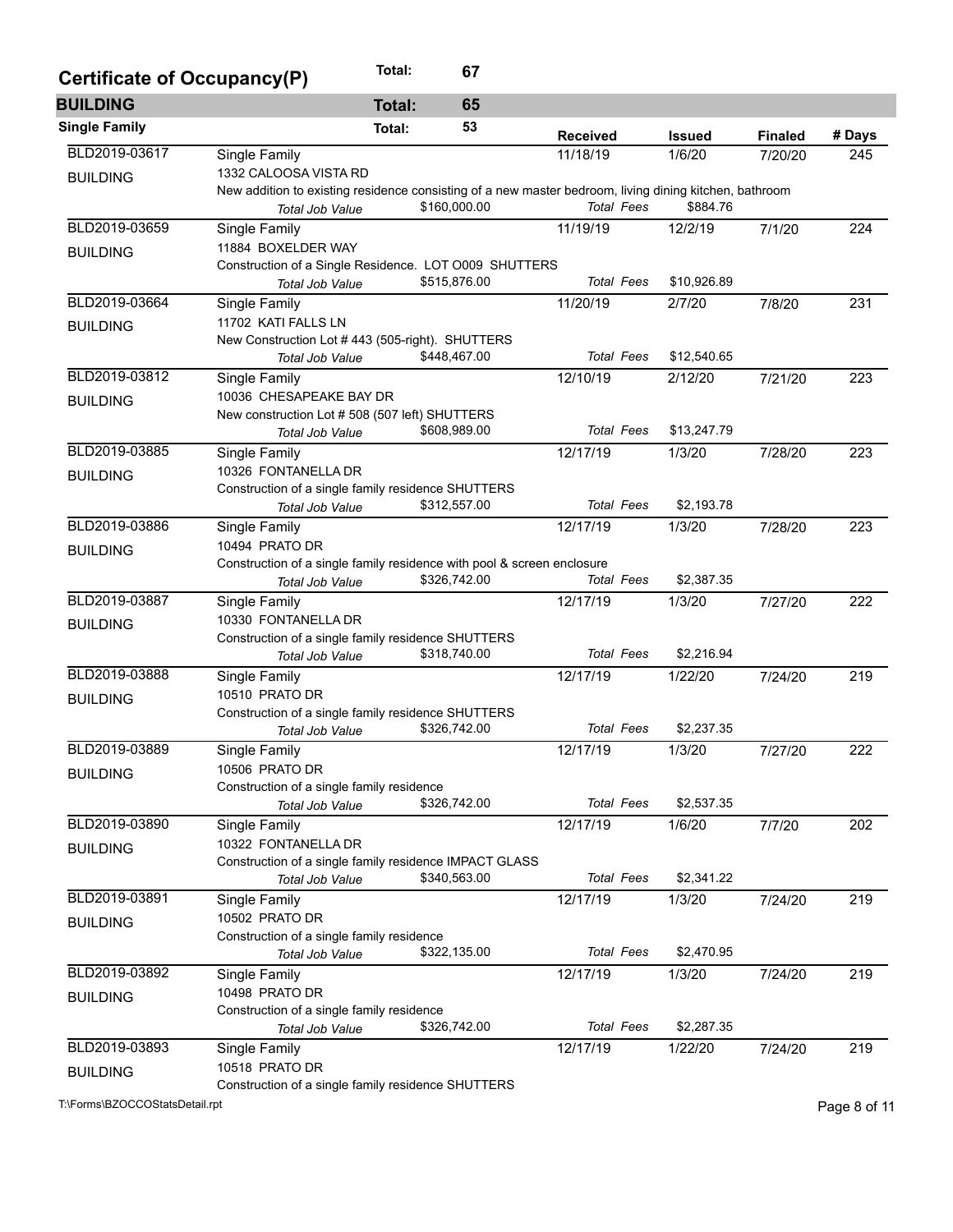| Certificate of Occupancy(P) | Total:<br>67                                           |                   |               |                |        |
|-----------------------------|--------------------------------------------------------|-------------------|---------------|----------------|--------|
| <b>BUILDING</b>             | 65<br><b>Total:</b>                                    |                   |               |                |        |
| <b>Single Family</b>        | 53<br>Total:                                           | <b>Received</b>   | <b>Issued</b> | <b>Finaled</b> | # Days |
| BLD2019-03893               | Single Family                                          | 12/17/19          | 1/22/20       | 7/24/20        | 219    |
| <b>BUILDING</b>             | 10518 PRATO DR                                         |                   |               |                |        |
|                             | Construction of a single family residence SHUTTERS     |                   |               |                |        |
|                             | \$326,742.00<br>Total Job Value                        | <b>Total Fees</b> | \$2,287.35    |                |        |
| BLD2019-03894               | Single Family                                          | 12/17/19          | 1/6/20        | 7/17/20        | 212    |
| <b>BUILDING</b>             | 10302 FONTANELLA DR                                    |                   |               |                |        |
|                             | Construction of a single family residnece SHUTTERS     |                   |               |                |        |
|                             | \$354,506.00<br>Total Job Value                        | <b>Total Fees</b> | \$2,543.29    |                |        |
| BLD2019-03895               | Single Family                                          | 12/17/19          | 1/22/20       | 7/29/20        | 224    |
| <b>BUILDING</b>             | 10514 PRATO DR                                         |                   |               |                |        |
|                             | Construction of a single family residence              |                   |               |                |        |
|                             | \$323,105.00<br>Total Job Value                        | <b>Total Fees</b> | \$2,224.70    |                |        |
| BLD2019-03918               | Single Family                                          | 12/19/19          | 1/29/20       | 7/2/20         | 196    |
| <b>BUILDING</b>             | 4344 BLUEGRASS DR                                      |                   |               |                |        |
|                             | Construction of a single family residence SHUTTERS     |                   |               |                |        |
|                             | \$318,740.00<br>Total Job Value                        | <b>Total Fees</b> | \$10,099.18   |                |        |
| BLD2019-03928               | Single Family                                          | 12/19/19          | 1/29/20       | 7/31/20        | 225    |
| <b>BUILDING</b>             | 4332 BLUEGRASS DR                                      |                   |               |                |        |
|                             | Construction of a single family residence SHUTTERS     |                   |               |                |        |
|                             | \$496,114.00<br>Total Job Value                        | <b>Total Fees</b> | \$10,824.73   |                |        |
| BLD2019-03981               | Single Family                                          | 12/27/19          | 2/26/20       | 7/28/20        | 213    |
| <b>BUILDING</b>             | 1923 WRIGHT ST                                         |                   |               |                |        |
|                             | New construction home and all associated work IMPACT   |                   |               |                |        |
|                             | \$224,900.00<br>Total Job Value                        | <b>Total Fees</b> | \$1,301.20    |                |        |
| BLD2020-00097               | Single Family                                          | 1/13/20           | 1/29/20       | 7/31/20        | 199    |
| <b>BUILDING</b>             | 4327 BLUEGRASS DR                                      |                   |               |                |        |
|                             | Construction of a single family residence SHUTTERS     |                   |               |                |        |
|                             | \$354,506.00<br>Total Job Value                        | <b>Total Fees</b> | \$10,434.73   |                |        |
| BLD2020-00108               | Single Family                                          | 1/13/20           | 2/4/20        | 7/31/20        | 199    |
| <b>BUILDING</b>             | 11900 ARBOR TRACE DR                                   |                   |               |                |        |
|                             | Construction of a single family residence. SHUTTERS    |                   |               |                |        |
|                             | \$354,506.00<br>Total Job Value                        | <b>Total Fees</b> | \$10,038.43   |                |        |
| BLD2020-00143               | Single Family                                          | 1/17/20           | 3/4/20        | 7/8/20         | 173    |
| <b>BUILDING</b>             | 11464 REMINGTON CHASE                                  |                   |               |                |        |
|                             | Construction of a New Single Family Home. IMPACT GLASS |                   |               |                |        |
|                             | \$495,023.00<br>Total Job Value                        | <b>Total Fees</b> | \$10,591.89   |                |        |
| BLD2020-00183               | Single Family                                          | 1/22/20           | 2/7/20        | 7/13/20        | 172    |
| <b>BUILDING</b>             | 11864 CLIFTON TER                                      |                   |               |                |        |
|                             | Construction of a new single family home               |                   |               |                |        |
|                             | \$359,840.00<br>Total Job Value                        | <b>Total Fees</b> | \$10,159.99   |                |        |
| BLD2020-00205               | Single Family                                          | 1/24/20           | 2/11/20       | 7/30/20        | 188    |
| <b>BUILDING</b>             | 3026 LINCOLN BLVD                                      |                   |               |                |        |
|                             | New Single Family Home                                 |                   |               |                |        |
|                             | \$285,156.00<br>Total Job Value                        | <b>Total Fees</b> | \$1,552.15    |                |        |
| BLD2020-00217               | Single Family                                          | 1/24/20           | 2/12/20       | 7/14/20        | 171    |
| <b>BUILDING</b>             | 11516 LAKEWOOD PRESERVE PL                             |                   |               |                |        |
|                             | New construction lot 629 (452-R) SHUTTERS              |                   |               |                |        |
|                             | \$355,961.00<br>Total Job Value                        | <b>Total Fees</b> | \$12,286.34   |                |        |
| BLD2020-00235               | Single Family                                          | 1/27/20           | 3/3/20        | 7/22/20        | 176    |
| <b>BUILDING</b>             | 11884 CLIFTON TER                                      |                   |               |                |        |
|                             | Construction of a New Single Family Home               |                   |               |                |        |

T:\Forms\BZOCCOStatsDetail.rpt Page 9 of 11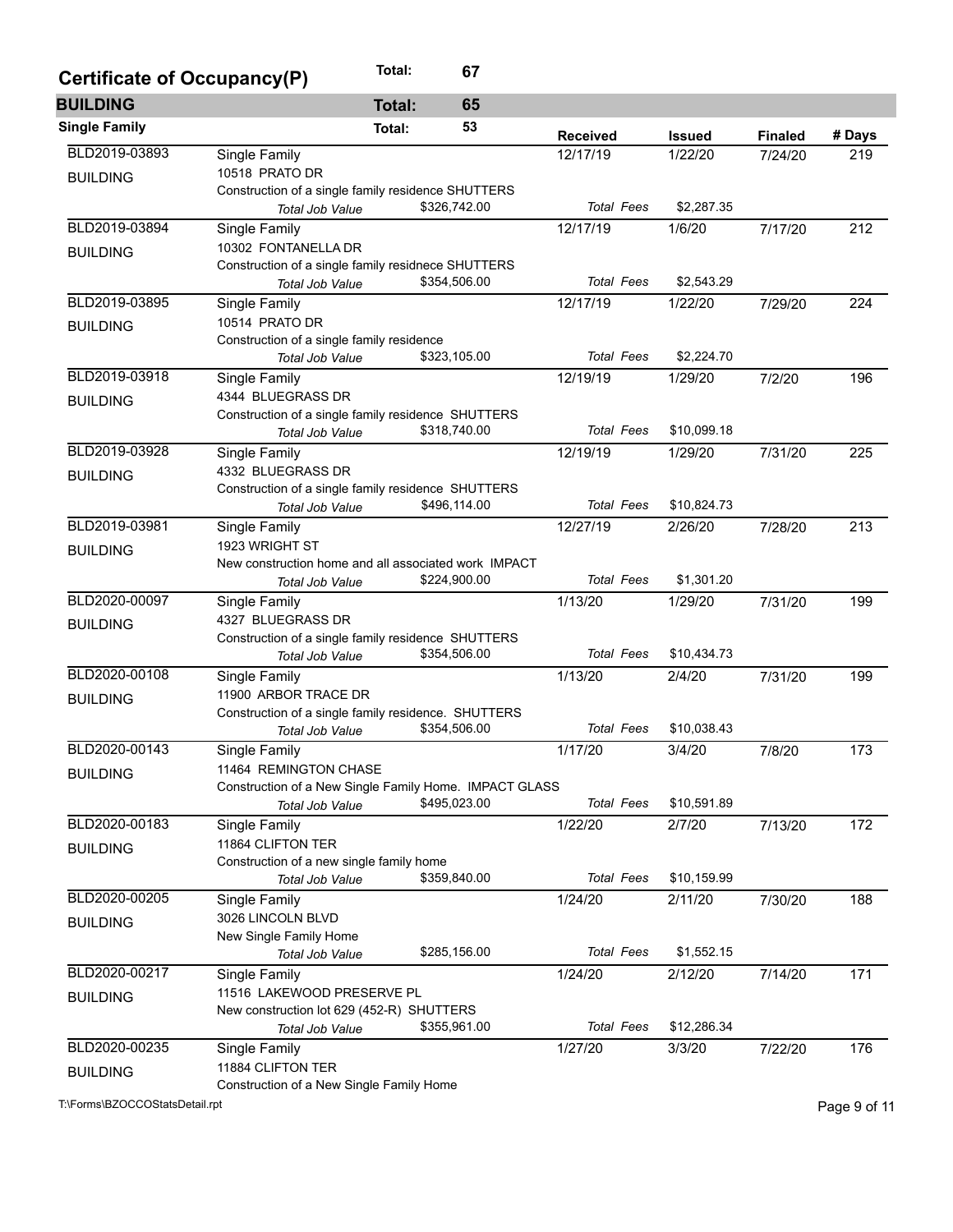| Certificate of Occupancy(P) | Total:                                                                      | 67           |                   |               |                |        |
|-----------------------------|-----------------------------------------------------------------------------|--------------|-------------------|---------------|----------------|--------|
| <b>BUILDING</b>             | <b>Total:</b>                                                               | 65           |                   |               |                |        |
| <b>Single Family</b>        | Total:                                                                      | 53           | <b>Received</b>   | <b>Issued</b> | <b>Finaled</b> | # Days |
| BLD2020-00235               | Single Family                                                               |              | 1/27/20           | 3/3/20        | 7/22/20        | 176    |
| <b>BUILDING</b>             | 11884 CLIFTON TER                                                           |              |                   |               |                |        |
|                             | Construction of a New Single Family Home                                    |              |                   |               |                |        |
|                             | <b>Total Job Value</b>                                                      | \$348,686.00 | <b>Total Fees</b> | \$10,137.89   |                |        |
| BLD2020-00265               | Single Family                                                               |              | 1/30/20           | 3/4/20        | 7/9/20         | 161    |
| <b>BUILDING</b>             | 12023 WESTMORELAND WAY                                                      |              |                   |               |                |        |
|                             | Construction of a New Single Family Home.                                   |              |                   |               |                |        |
|                             | <b>Total Job Value</b>                                                      | \$248,057.00 | <b>Total Fees</b> | \$9,702.82    |                |        |
| BLD2020-00435               | Single Family                                                               |              | 2/14/20           | 4/3/20        | 7/15/20        | 151    |
| <b>BUILDING</b>             | 3124 ROYAL GARDENS AVE                                                      |              |                   |               |                |        |
|                             | New Construction of a Single Family home with non impact windows and doors. |              |                   |               |                |        |
|                             | Total Job Value                                                             | \$331,955.00 | <b>Total Fees</b> | \$14,947.13   |                |        |
| BLD2020-00455               | <b>Single Family</b>                                                        |              | 2/18/20           | 3/4/20        | 7/21/20        | 153    |
| <b>BUILDING</b>             | 4141 SPOTTED EAGLE WAY                                                      |              |                   |               |                |        |
|                             | Construction of a new single family home                                    |              |                   |               |                |        |
|                             | <b>Total Job Value</b>                                                      | \$673,851.00 | <b>Total Fees</b> | \$9,327.51    |                |        |
| BLD2020-00456               | Single Family                                                               |              | 2/18/20           | 3/4/20        | 7/20/20        | 152    |
| <b>BUILDING</b>             | 4137 SPOTTED EAGLE WAY                                                      |              |                   |               |                |        |
|                             | Construction of a new single family home IMPACT GLASS                       |              |                   |               |                |        |
|                             | <b>Total Job Value</b>                                                      | \$455,984.00 | <b>Total Fees</b> | \$8,439.99    |                |        |
| BLD2020-00457               | Single Family                                                               |              | 2/18/20           | 3/4/20        | 7/1/20         | 133    |
| <b>BUILDING</b>             | 11845 CLIFTON TER                                                           |              |                   |               |                |        |
|                             | Construction of a new single family home IMPACT GLASS                       |              |                   |               |                |        |
|                             | Total Job Value                                                             | \$281,034.00 | <b>Total Fees</b> | \$9,772.46    |                |        |
| BLD2020-00459               | Single Family                                                               |              | 2/18/20           | 3/4/20        | 7/15/20        | 147    |
| <b>BUILDING</b>             | 4133 SPOTTED EAGLE WAY                                                      |              |                   |               |                |        |
|                             | Construction of a new single family home SHUTTERS                           |              |                   |               |                |        |
|                             | Total Job Value                                                             | \$435,979.00 | <b>Total Fees</b> | \$8,443.95    |                |        |
| BLD2020-00463               | Single Family                                                               |              | 2/18/20           | 3/4/20        | 7/20/20        | 152    |
| <b>BUILDING</b>             | 11447 TIVERTON TRCE                                                         |              |                   |               |                |        |
|                             | Construction of a new single family home                                    |              | <b>Total Fees</b> | \$10,344.72   |                |        |
|                             | Total Job Value                                                             | \$409,791.00 |                   |               |                |        |
| BLD2020-00466               | Single Family                                                               |              | 2/19/20           | 3/4/20        | 7/14/20        | 146    |
| <b>BUILDING</b>             | 3974 SPOTTED EAGLE WAY                                                      |              |                   |               |                |        |
|                             | Construction of a New Single Family Home                                    | \$455,984.00 | <b>Total Fees</b> | \$8,448.74    |                |        |
| BLD2020-00467               | Total Job Value                                                             |              |                   |               |                |        |
|                             | Single Family                                                               |              | 2/19/20           | 3/4/20        | 7/20/20        | 152    |
| <b>BUILDING</b>             | 4007 SPOTTED EAGLE WAY                                                      |              |                   |               |                |        |
|                             | Construction of a New Single Family Home<br>Total Job Value                 | \$638,571.00 | <b>Total Fees</b> | \$9,264.51    |                |        |
| BLD2020-00576               |                                                                             |              | 2/27/20           | 3/9/20        |                | 144    |
|                             | Single Family<br>4756 CRESTED EAGLE LN                                      |              |                   |               | 7/21/20        |        |
| <b>BUILDING</b>             | Construction of a New Single Family Home                                    |              |                   |               |                |        |
|                             | Total Job Value                                                             | \$335,663.00 | <b>Total Fees</b> | \$7,974.90    |                |        |
| BLD2020-00578               | Single Family                                                               |              | 2/27/20           | 3/11/20       | 7/29/20        | 152    |
|                             | 11252 CARLINGFORD RD                                                        |              |                   |               |                |        |
| <b>BUILDING</b>             | Construction of a New Single Family Home.                                   |              |                   |               |                |        |
|                             | Total Job Value                                                             | \$270,882.00 | <b>Total Fees</b> | \$9,718.06    |                |        |
| BLD2020-00723               | Single Family                                                               |              | 3/10/20           | 3/17/20       | 7/20/20        | 132    |
|                             | 11868 CLIFTON TER                                                           |              |                   |               |                |        |
| <b>BUILDING</b>             | Construction of a New Single Family Home.                                   |              |                   |               |                |        |
|                             |                                                                             |              |                   |               |                |        |

T:\Forms\BZOCCOStatsDetail.rpt Page 10 of 11